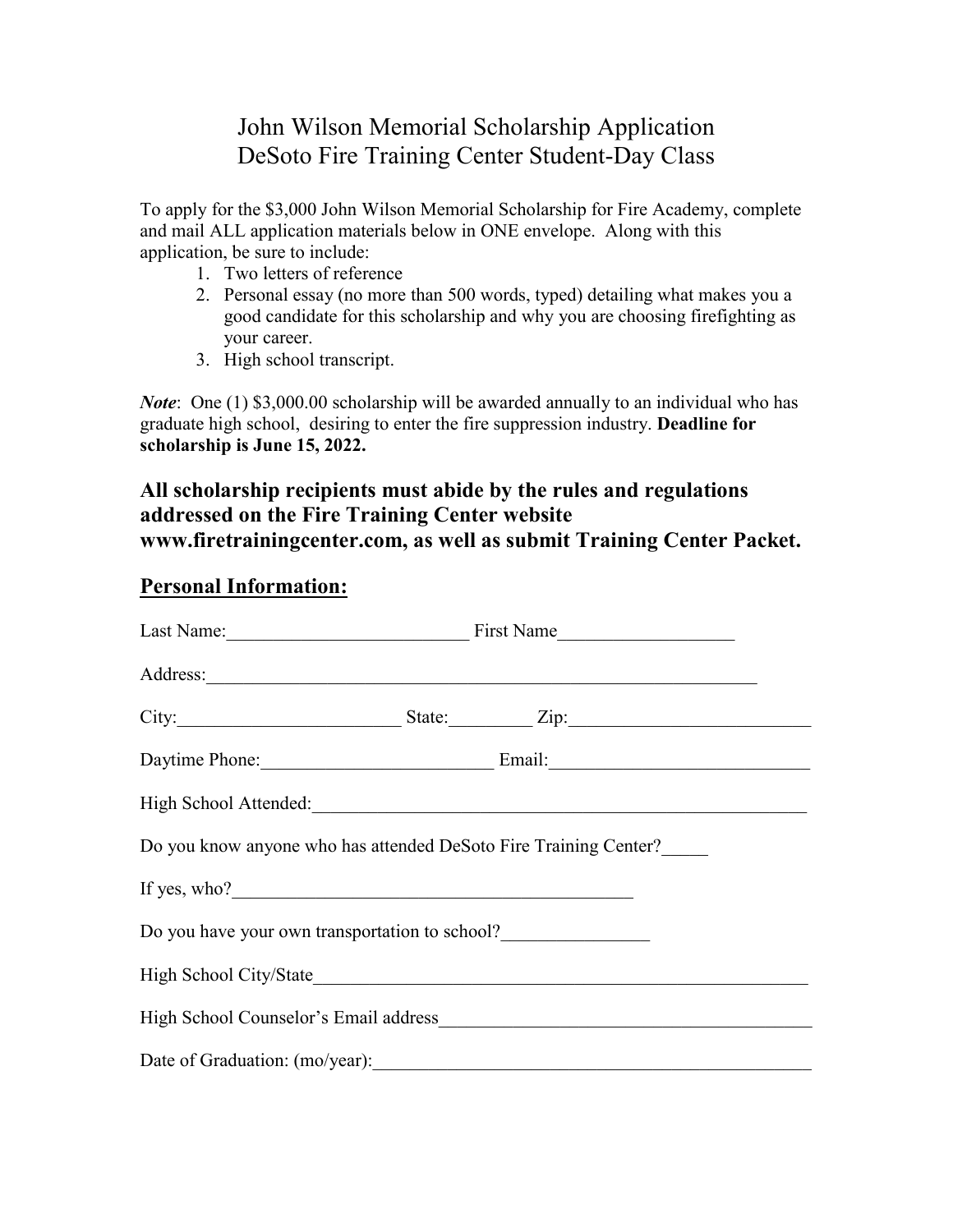Do you have any college hours? If yes, how many and from what college/ university?

 $\mathcal{L}_\mathcal{L} = \mathcal{L}_\mathcal{L} = \mathcal{L}_\mathcal{L} = \mathcal{L}_\mathcal{L} = \mathcal{L}_\mathcal{L} = \mathcal{L}_\mathcal{L} = \mathcal{L}_\mathcal{L} = \mathcal{L}_\mathcal{L} = \mathcal{L}_\mathcal{L} = \mathcal{L}_\mathcal{L} = \mathcal{L}_\mathcal{L} = \mathcal{L}_\mathcal{L} = \mathcal{L}_\mathcal{L} = \mathcal{L}_\mathcal{L} = \mathcal{L}_\mathcal{L} = \mathcal{L}_\mathcal{L} = \mathcal{L}_\mathcal{L}$ 

|                                                                                                                                                                                                                                                                                                                                                                                 |                                   | What is your parents' marital status? |  |  |                 |                               |  |
|---------------------------------------------------------------------------------------------------------------------------------------------------------------------------------------------------------------------------------------------------------------------------------------------------------------------------------------------------------------------------------|-----------------------------------|---------------------------------------|--|--|-----------------|-------------------------------|--|
|                                                                                                                                                                                                                                                                                                                                                                                 |                                   |                                       |  |  |                 |                               |  |
|                                                                                                                                                                                                                                                                                                                                                                                 | B. Father's employer              |                                       |  |  |                 |                               |  |
|                                                                                                                                                                                                                                                                                                                                                                                 | C. Father's total annual income   |                                       |  |  |                 |                               |  |
|                                                                                                                                                                                                                                                                                                                                                                                 |                                   |                                       |  |  |                 |                               |  |
|                                                                                                                                                                                                                                                                                                                                                                                 |                                   |                                       |  |  |                 |                               |  |
|                                                                                                                                                                                                                                                                                                                                                                                 | F. Mother's annual income         |                                       |  |  |                 |                               |  |
| G. Number of your parent's children (include yourself)                                                                                                                                                                                                                                                                                                                          |                                   |                                       |  |  |                 |                               |  |
| H. Number of the above children in college (include yourself)                                                                                                                                                                                                                                                                                                                   |                                   |                                       |  |  |                 |                               |  |
| Number of siblings still living at home (include yourself)<br>I.<br>Because classes are 8 hours per day, 5 days per week, we highly recommend not being<br>employed for the duration of fire academy in order to concentrate on studies. Do you<br>plan on working throughout fire academy?<br>Do you have any disability? If yes, please explain._____________________________ |                                   |                                       |  |  |                 |                               |  |
|                                                                                                                                                                                                                                                                                                                                                                                 |                                   |                                       |  |  |                 | <b>High School Activities</b> |  |
|                                                                                                                                                                                                                                                                                                                                                                                 |                                   |                                       |  |  | Sophomore Year: |                               |  |
|                                                                                                                                                                                                                                                                                                                                                                                 | <b>Extracurricular Activities</b> | Work Experience (volunteer or paid)   |  |  |                 |                               |  |
| Junior Year:                                                                                                                                                                                                                                                                                                                                                                    |                                   |                                       |  |  |                 |                               |  |
|                                                                                                                                                                                                                                                                                                                                                                                 | <b>Extracurricular Activities</b> | Work Experience (volunteer or paid)   |  |  |                 |                               |  |
|                                                                                                                                                                                                                                                                                                                                                                                 |                                   |                                       |  |  |                 |                               |  |
|                                                                                                                                                                                                                                                                                                                                                                                 |                                   |                                       |  |  |                 |                               |  |